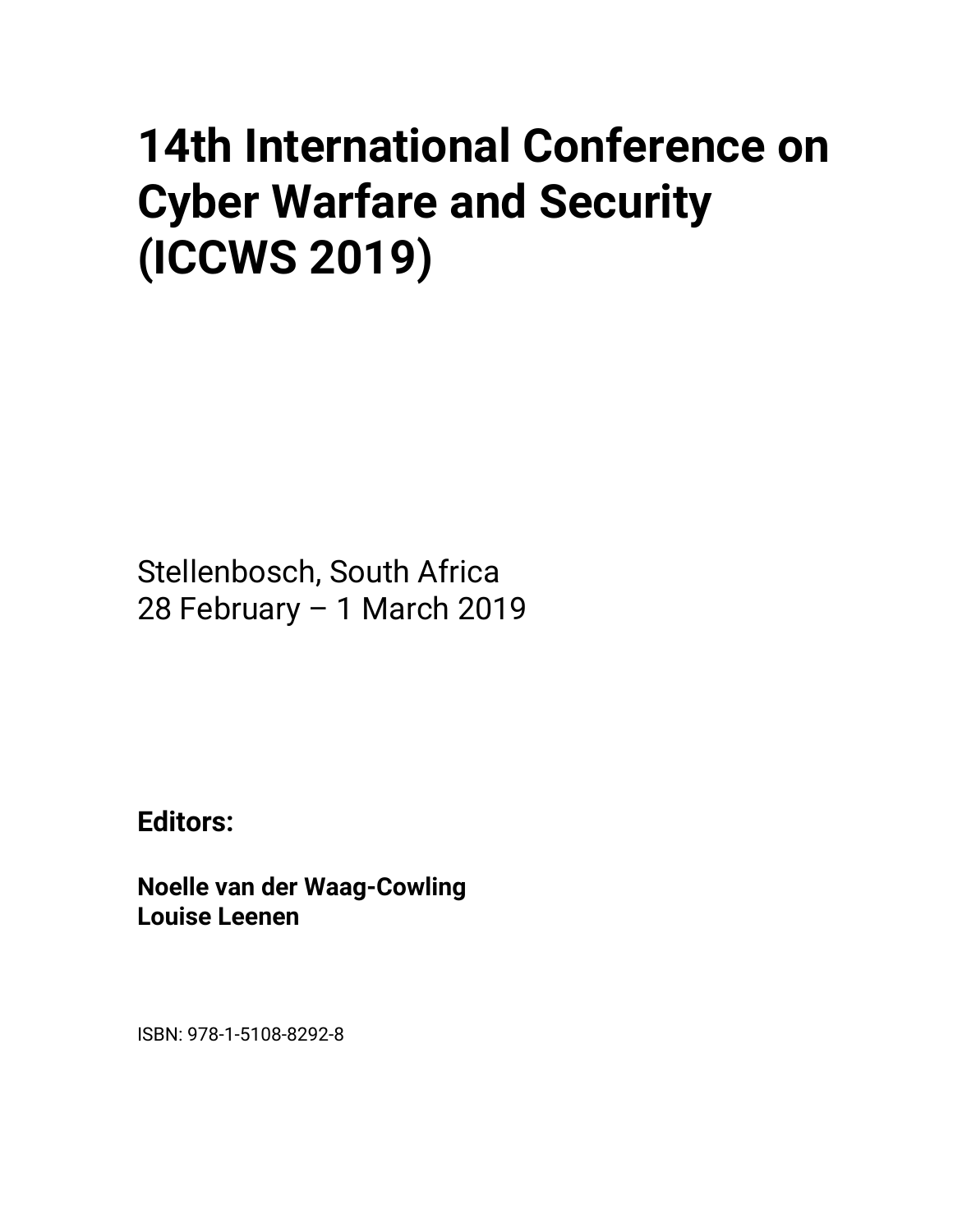### **Printed from e-media with permission by:**

Curran Associates, Inc. 57 Morehouse Lane Red Hook, NY 12571



#### **Some format issues inherent in the e-media version may also appear in this print version.**

Copyright The Authors, (2019). All Rights Reserved. No reproduction, copy or transmission may be made without written permission from the individual authors.

Printed by Curran Associates, Inc. (2019)

#### **Review Process**

Papers submitted to this conference have been double-blind peer reviewed before final acceptance to the conference. Initially, abstracts were reviewed for relevance and accessibility and successful authors were invited to submit full papers. Many thanks to the reviewers who helped ensure the quality of all the submissions.

# **Ethics and Publication Malpractice Policy**

ACPIL adheres to a strict ethics and publication malpractice policy for all publications – details of which can be found here:

http://www.academic-conferences.org/policies/ethics-policy-for-publishing-in-the-conference-proceedingsof-academicconferences-and-publishing-international-limited/

#### **Conference Proceedings**

The Conference Proceedings is a book published with an ISBN and ISSN. The proceedings have been submitted to a number of accreditation, citation and indexing bodies including Thomson ISI Web of Science and Elsevier Scopus.

Author affiliation details in these proceedings have been reproduced as supplied by the authors themselves.

Published by Academic Conferences and Publishing International Ltd. 33 Wood Lane Sonning Common RG4 9SJ UK

Phone: 441 189 724 148 Fax: 441 189 724 691 info@academic-conferences.org

# **Additional copies of this publication are available from:**

Curran Associates, Inc. 57 Morehouse Lane Red Hook, NY 12571 USA Phone: 845-758-0400 Fax: 845-758-2633 Email: curran@proceedings.com Web: www.proceedings.com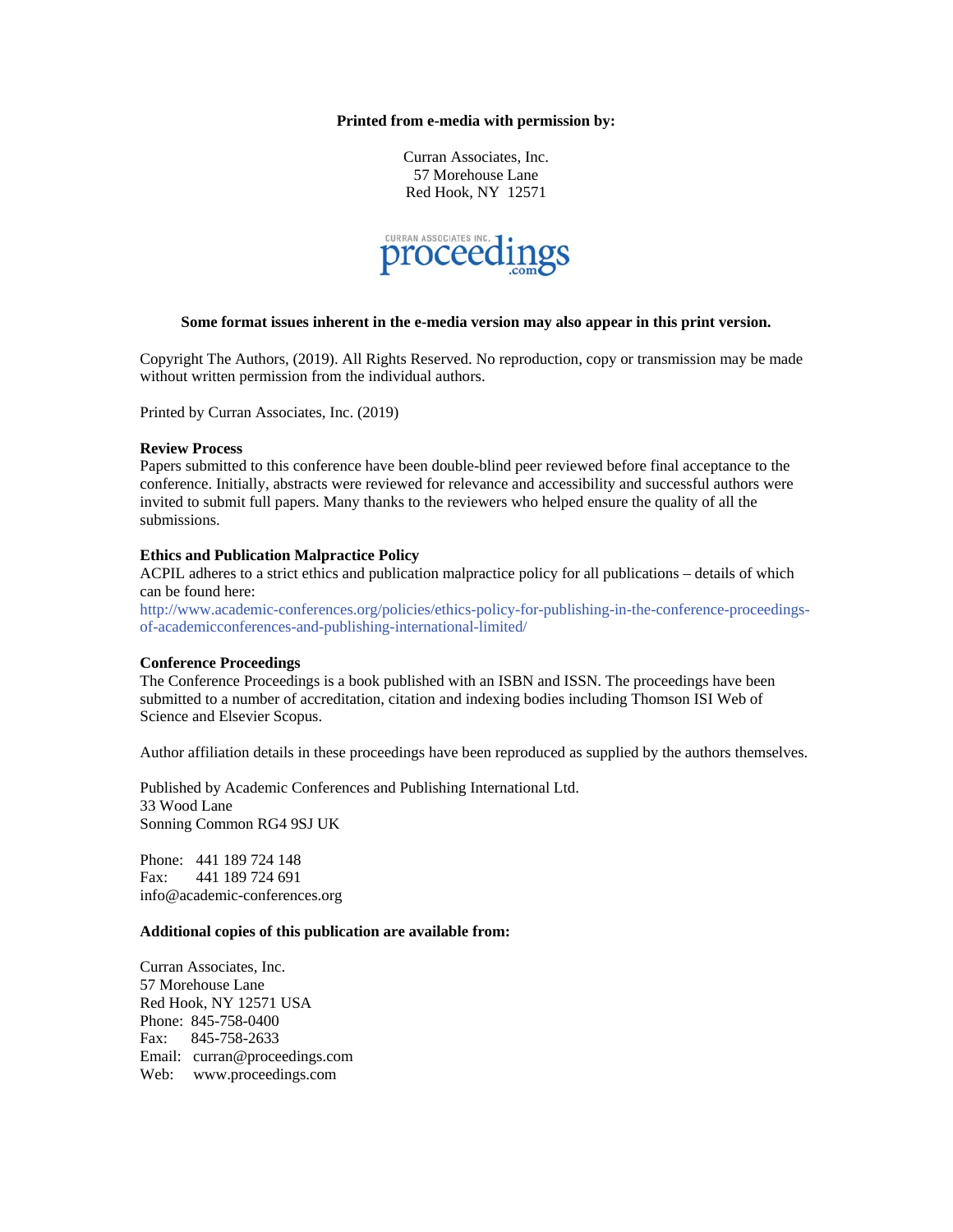# **Contents**

| <b>Paper Title</b>                                                                                                                                             | Author(s)                                                                                    | Page<br>No |
|----------------------------------------------------------------------------------------------------------------------------------------------------------------|----------------------------------------------------------------------------------------------|------------|
| Preface                                                                                                                                                        |                                                                                              | V          |
| <b>Committee</b>                                                                                                                                               |                                                                                              | vi         |
| <b>Biographies</b>                                                                                                                                             |                                                                                              | viii       |
| <b>Research papers</b>                                                                                                                                         |                                                                                              |            |
| Effective Policing Apparatus in Nigeria: The Place of<br><b>Forensic Soundness</b>                                                                             | John Alhassan, Adamu Muhammed, N.<br>Iwokhagh, Musa Aibinu, Joseph Ojeniyi<br>and A. Uduimoh | 1          |
| Distributed IDS Using Agents: An Agent-Based<br>Detection System to Detect Passive and Active Threats<br>to a Network                                          | Abdullahi Arabo                                                                              | 11         |
| Advanced Technologies Combating Terrorism in the<br>EU: The Psychological Warfare Aspect                                                                       | Darya Bazarkina                                                                              | 23         |
| System for Detecting Data Protection Violations                                                                                                                | Peter Chan and Lauren Hankel                                                                 | 30         |
| Al-Based Deterrence in the Cyber Domain                                                                                                                        | Jim Chen                                                                                     | 38         |
| A Survey of APT Defence Techniques                                                                                                                             | Mercy Chitauro, Hippolyte Muyingi,<br>Samuel John and Shadreck Chitauro                      | 46         |
| Implementing SCADA Scenarios and Introducing<br>Attacks to Obtain Training Data for Intrusion Detection<br>Methods                                             | Simon Duque Antón, Michael Gundall,<br>Daniel Fraunholz and Hans Dieter<br>Schotten          | 56         |
| A Digital Economy Technology Intergration Model<br>Incorporating the Cyber Security Layer                                                                      | Attlee Gamundani, Fungai Bhunu-Shava<br>and Mercy Bere                                       | 65         |
| Building an Ontology for Planning Attacks That<br>Minimize Collateral Damage: Literature Survey                                                                | <b>Tim Grant</b>                                                                             | 78         |
| Navigating the Cyber Sea: Dangerous Atolls Ahead                                                                                                               | Virginia Greiman                                                                             | 87         |
| Acknowledging and Reducing the Knowing and Doing<br>gap in Employee Cybersecurity Compliance                                                                   | Tapiwa Gundu                                                                                 | 94         |
| The Terrorist/Jihadi use of 3D-Printing Technologies:<br>Operational Realities, Technical Capabilities, Intentions<br>and the Risk of Psychological Operations | Ferdinand Haberl and Florian Huemer                                                          | 103        |
| Preserving Privacy and Integrity in Automotive Tire<br>Sensors                                                                                                 | Kenneth Hacker and Scott Graham                                                              | 110        |
| Database Security: Ensuring That the Database Course<br>can Serve Cybersecurity Students as Well as Traditional<br><b>Computer Science Students</b>            | Douglas Hawley                                                                               | 116        |
| <b>Online Security Behaviour: Factors Influencing</b><br>Intention to Adopt Two-Factor Authentication                                                          | Mitch Holmes and Jacques Ophoff                                                              | 123        |
| Testing the Fault Tolerance of a Backup Protection<br><b>System Using SPIN</b>                                                                                 | Kenneth James and Kenneth Hopkinson                                                          | 133        |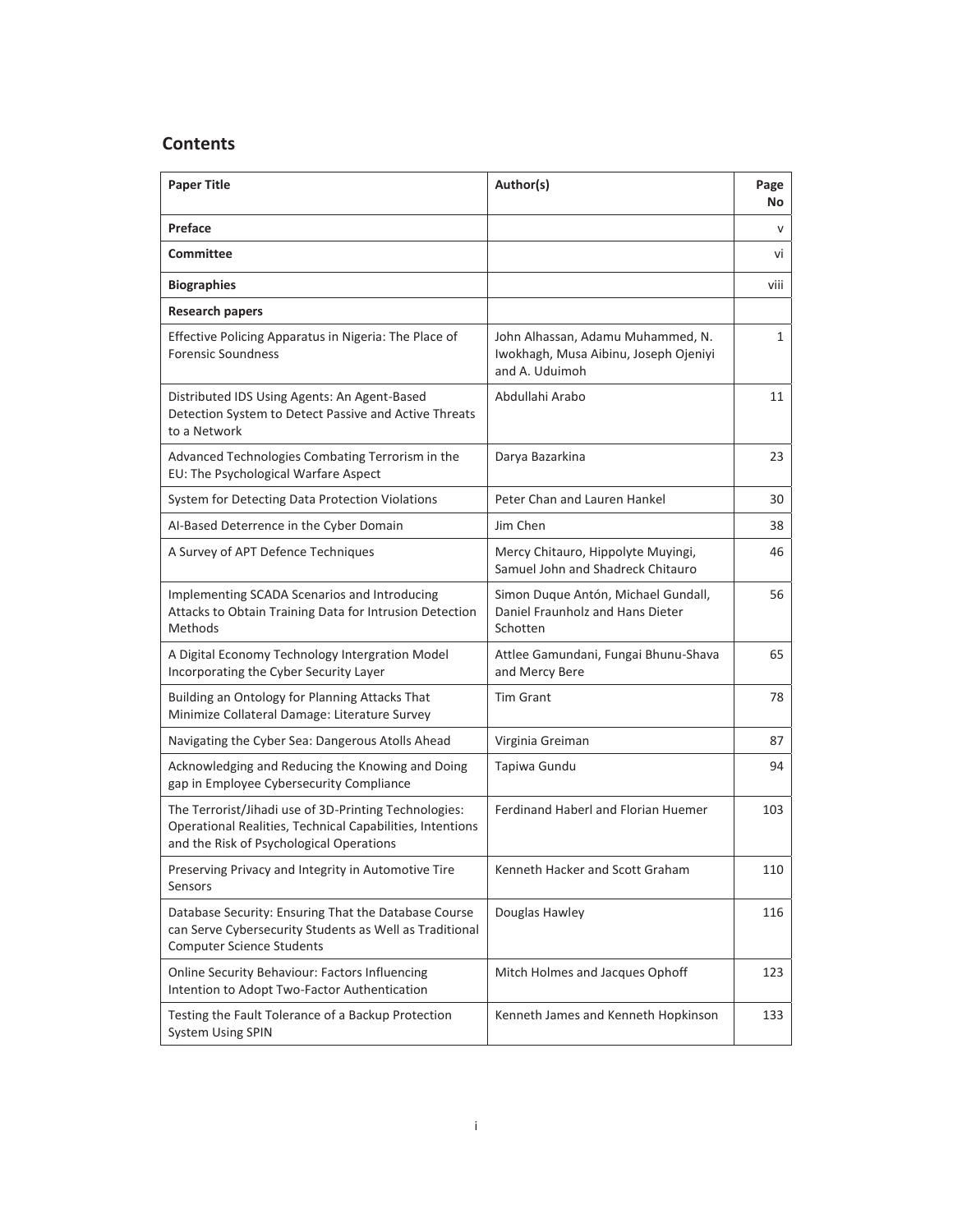| <b>Paper Title</b>                                                                                                              | Author(s)                                                                                                      | Page<br>No |
|---------------------------------------------------------------------------------------------------------------------------------|----------------------------------------------------------------------------------------------------------------|------------|
| Fake Narratives, Dominant Discourses: The Role and<br>Influence of Algorithms on the Online South African<br>Land Reform Debate | Anna-Marie Jansen van Vuuren and<br><b>Turgay Celik</b>                                                        | 142        |
| Exploring Interactive Narrative and Ideology in War<br>Games                                                                    | Anna-Marie Jansen van Vuuren and<br><b>Tristan Jacobs</b>                                                      | 148        |
| Framework for the Development and Implementation<br>of a Cybercrime Strategy in Africa                                          | Joey Jansen van Vuuren, Louise Leenen<br>and Piet Pieterse                                                     | 156        |
| Evolution of US Cybersecurity Strategy                                                                                          | Saltuk Karahan, Hongyi Wu and Leigh<br>Armistead                                                               | 168        |
| Managing Classified Records in Inter-Governmental<br>Organizations                                                              | Shadrack Katuu                                                                                                 | 177        |
| Categorising Cyber Security Threats for<br>Standardisation                                                                      | Zubeida Casmod Khan                                                                                            | 189        |
| Enriching Behavioural Biometrics Experiments With an<br>Ontology                                                                | Zubeida Casmod Khan                                                                                            | 197        |
| Token-Based Lightweight Image Cryptography Method<br>for Internet of Things                                                     | Shih-Hsiung Lee and Chu-Sing Yang                                                                              | 207        |
| Framework for the Cultivation of a Military<br><b>Cybersecurity Culture</b>                                                     | Louise Leenen and J.C Jansen van<br>Vuuren                                                                     | 212        |
| Data Poisoning: Achilles Heel of Cyber Threat<br>Intelligence Systems                                                           | Thabo Mahlangu, Sinethemba January,<br>Thulani Mashiane, Moses Dlamini, Sipho<br>Ngo-beni and Nkqubela Ruxwana | 221        |
| Ethics of Trust in Man-Machine AI Interactions                                                                                  | Mary Manjikian                                                                                                 | 231        |
| The Cybercrime Combating Platform                                                                                               | Fikile Mapimele and Bokang Mangoale                                                                            | 237        |
| A Rollout Strategy for Cybersecurity Awareness<br>Campaigns                                                                     | Thulani Mashiane, Zama Dlamini and<br>Thabo Mahlangu                                                           | 243        |
| Positioning South Africa in the BRICS Cybersecurity<br>Context: A Strategic Perspective                                         | <b>Zoran Mitrovic and Colin Thakur</b>                                                                         | 251        |
| A Validated Lightweight Authentication Protocol<br><b>Towards Commercial Low-Cost RFID Tags</b>                                 | Kealeboga Mpalane, Zothile Singano and<br>Samuel Lefophane                                                     | 260        |
| Digital Forensic Readiness Approach for Potential<br><b>Evidence Preservation in Software-Defined Networks</b>                  | Howard Munkhondya, Adeyemi Ikuesan<br>and Hein Venter                                                          | 268        |
| A Mathematical Model of Hacking the 2016 US<br><b>Presidential Election</b>                                                     | Dennis Nilsson Sjöström                                                                                        | 277        |
| Enhancing the Security of a Gateway Through<br>Steganography                                                                    | Docas Nwanebu                                                                                                  | 287        |
| Cybersecurity Awareness Among Rural Communities in<br>Sango Ota, Ogun State, Nigeria                                            | Patrick Okon, Tolulope Kayode-Adedeji,<br>Tayo-Adigboluja Afolayan and Charles<br>Iruonagbe                    | 294        |
| Cyber Security Investment Cost-Benefit Investigation<br><b>Using System Dynamics Modelling</b>                                  | Rudolph Oosthuizen, Leon Pretorius,<br>Francois Mouton and Mirriam Molekoa                                     | 304        |
| Countering Terrorist Propaganda in Asia: Towards a<br>Better Communications Strategy in Cyberspace                              | Konstantin Pantserev and Konstantin<br>Golubev                                                                 | 315        |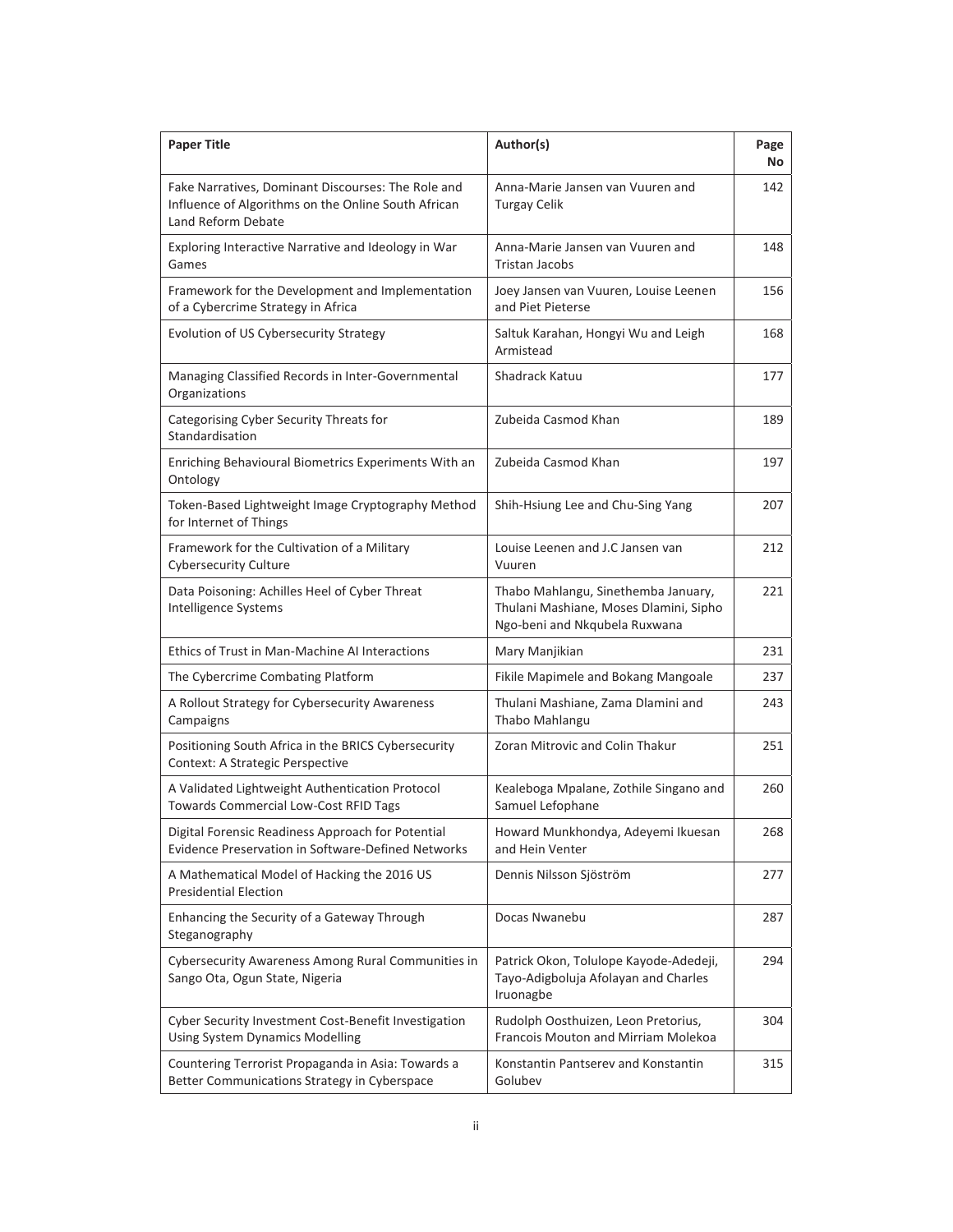| <b>Paper Title</b>                                                                                                                             | Author(s)                                                                    | Page<br>No |
|------------------------------------------------------------------------------------------------------------------------------------------------|------------------------------------------------------------------------------|------------|
| Destabilization of Unstable Dynamic Social<br>Equilibriums Through High-Tech Strategic<br>Psychological Warfare                                | <b>Evgeny Pashentsev</b>                                                     | 322        |
| Design and Implementation of an Availability Scoring<br>System for Cyber Defence Exercises                                                     | Mauno Pihelgas                                                               | 329        |
| IIoT Security: Do I Really Need a Firewall for my Train?                                                                                       | Barend Pretorius and Brett van Niekerk                                       | 338        |
| The Applicability of the Tallinn Manuals to South Africa                                                                                       | Trishana Ramluckan                                                           | 348        |
| Social Media as a Declaration of war?                                                                                                          | Trishana Ramluckan                                                           | 356        |
| How the United States Constructs Cyber-Threat<br><b>Scenarios</b>                                                                              | Janine Schmoldt                                                              | 361        |
| A Socio-Technical Systems Analysis of Privacy Issues in<br>Social Media Sites                                                                  | Nobubele Angel Shozi and Jabu Mtsweni                                        | 369        |
| A Bayesian Network Approach to the Proliferation of<br>Software as a Weapon                                                                    | Jantje Silomon                                                               | 377        |
| Artificial Intelligence: Playing the Imitation Game                                                                                            | Jantje Silomon and Monica Kaminska                                           | 388        |
| Eating the Elephant: A Structural Outline of Cyber<br>Counterintelligence Awareness and Training                                               | Thenjiwe Sithole, Petrus Duvenage,<br>Victor Jaquire and Sebastian von Solms | 396        |
| The Limitations of National Cyber Security Sensor<br>Networks Debunked: Why the Human Factor Matters                                           | Florian Skopik                                                               | 405        |
| Developing Military Cyber Workforce in a Conscript<br>Armed Forces: Recruitment, Challenges and Options                                        | Tiia Sõmer, Rain Ottis and Birgy Lorenz                                      | 413        |
| Applying Game Elements to Cyber eLearning: An<br><b>Experimental Design</b>                                                                    | Landon Tomcho, Alan Lin, David Long,<br>Mark Coggins and Mark Reith          | 422        |
| Artificial Intelligence in the Cyber Security<br>Environment                                                                                   | Petri Vähäkainu and Martti Lehto                                             | 431        |
| The Cyber Security Dilemma: A South African<br>Perspective                                                                                     | <b>Brett van Niekerk</b>                                                     | 441        |
| Economic Information Warfare: Classifying Cyber-<br>Attacks Against Commodity Value Chains                                                     | <b>Brett van Niekerk</b>                                                     | 448        |
| Develop and Maintain a Cybersecurity Organisational<br>Culture                                                                                 | Carien Van't Wout                                                            | 457        |
| Contextualising Cybersecurity Readiness in South<br>Africa                                                                                     | Namosha Veerasamy, Thulani Mashiane<br>and Kiru Pillay                       | 467        |
| Africa's Contribution to Academic Research in<br>Cybersecurity: Review of Scientific Publication<br>Contributions and Trends From 1998 to 2018 | Sune von Solms                                                               | 476        |
| Analysing Different Approaches to Cross-Border<br>Electronic Evidence Data-Sharing in Criminal Matters                                         | Murdoch Watney                                                               | 484        |
| South African Android Applications, Their Security<br>Permissions and Compliance With the Protection of<br>Personal Information Act            | Quintin White and Wynand van Staden                                          | 492        |